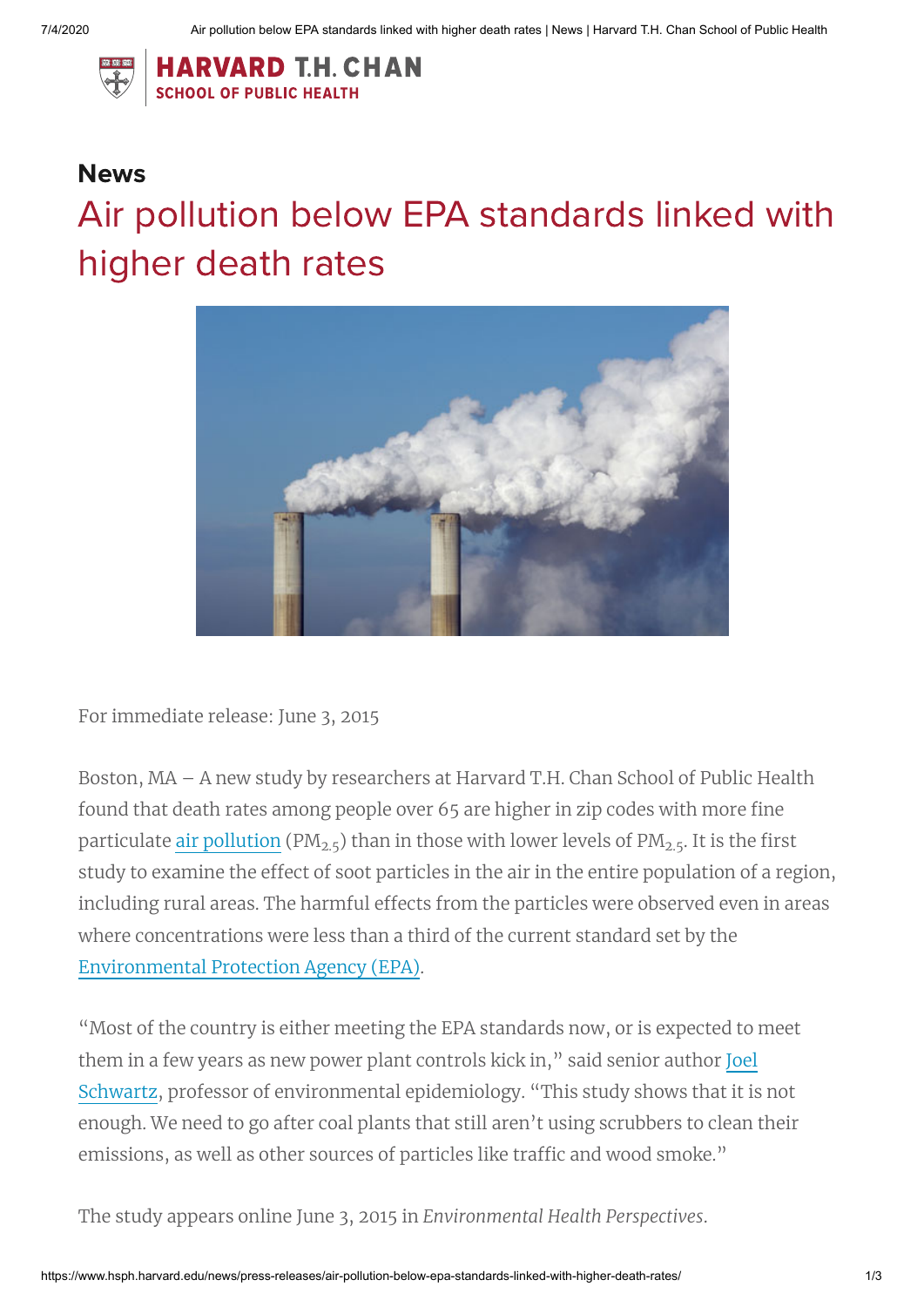7/4/2020 Air pollution below EPA standards linked with higher death rates | News | Harvard T.H. Chan School of Public Health

Previous studies have linked both short- and long-term exposure to PM<sub>2.5</sub> with increased mortality, through mechanisms such as heart [disorders](https://www.hsph.harvard.edu/news/topic/heart-disease/), increased blood pressure, and reduced lung function.

The researchers used satellite data to determine particle levels and temperatures in every zip code in New England. This allowed them to examine the effects of PM $_{\rm 2.5}$  on locations far from monitoring stations, and to look at the effects of short-term exposures and annual average exposures simultaneously. They analyzed health data from everyone covered by [Medicare](http://medicare.gov/) in New England *–* 2.4 million people *–* between 2003 and 2008 and followed them each year until they died.

They found that both short- and long-term PM $_{2.5}$  exposure was significantly associated with higher death rates, even when restricted to zip codes and times with annual exposures below EPA standards. Short-term (two-day) exposure led to a 2.14% increase in mortality per 10  $\mu$ g/m<sup>3</sup> increase in PM<sub>2.5</sub> concentration, and long-term (one-year) exposure led to a 7.52% increase in mortality for each 10  $\mu$ g/m<sup>3</sup> increase.

"Particulate air pollution is like lead pollution, there is no evidence of a safe threshold even at levels far below current standards, including in the rural areas we investigated," said Schwartz. "We need to focus on strategies that lower exposure everywhere and all the time, and not just in locations or on days with high particulate levels."

First author of the study was Liuhua Shi, a doctoral student in the Department of Environmental Health.

This study was funded by NIEHS ES000002, and by EPA grant RD-83479801.

["Low-Concentration](http://ehp.niehs.nih.gov/1409111/) PM2.5 and Mortality: Estimating Acute and Chronic Effects in a Population-Based Study," Liuhua Shi, Antonella Zanobetti, Itai Kloog, Brent A. Coull, Petros Koutrakis, Steven J. Melly, and Joel D. Schwartz, *Environmental Health Perspectives*, online June 3, 2015, doi: 10.1289/ehp.1409111

Visit the Harvard Chan website for the [latest](https://www.hsph.harvard.edu/news/) news, press [releases,](https://www.hsph.harvard.edu/news/press-releases/) and [multimedia](https://www.hsph.harvard.edu/multimedia/) offerings.

###

## For more information: